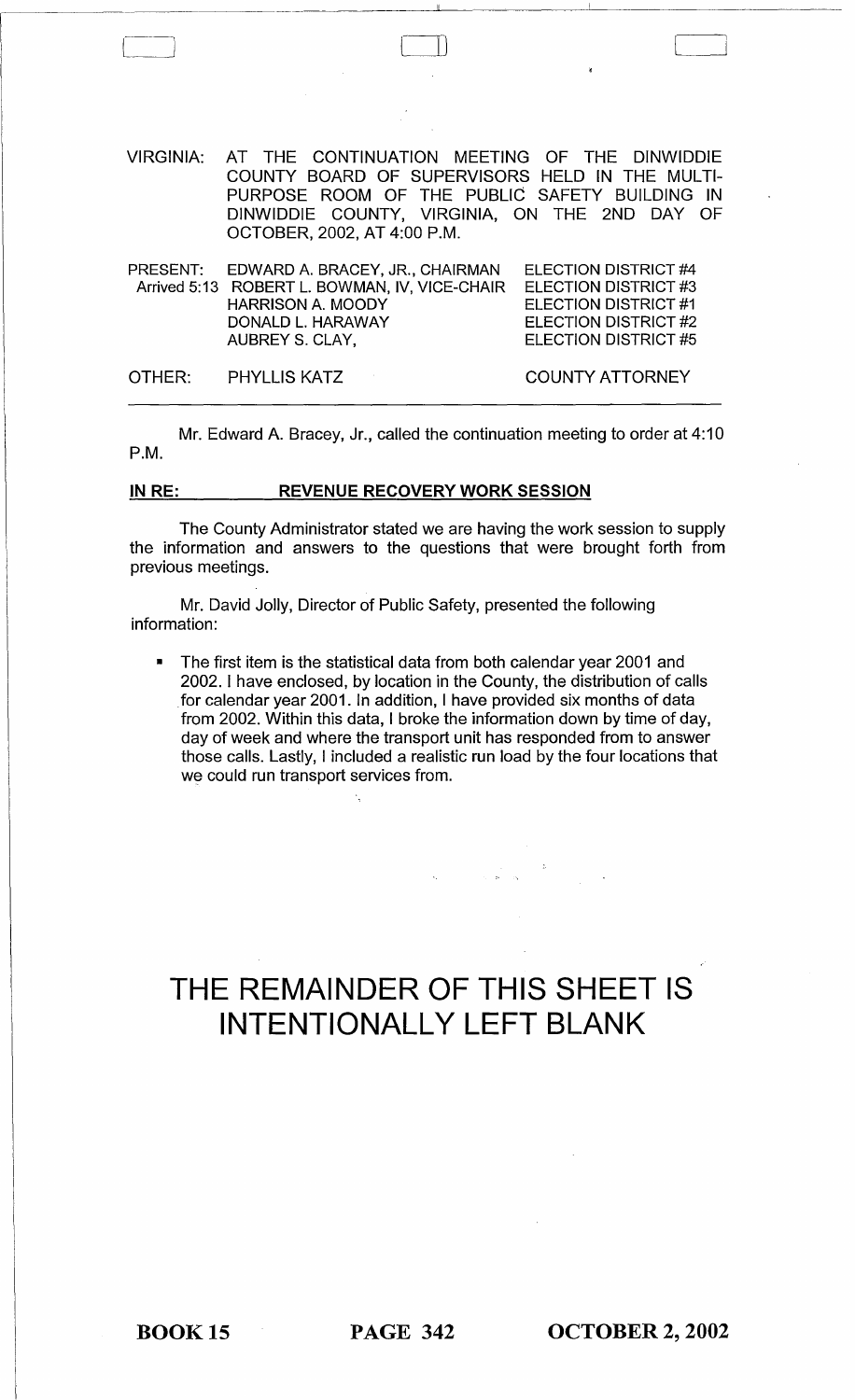# **Rescue Calls 2001**



### EMS Call Recap for January - June 2002

| Day of Week            |     | January-02   February-02   March-02 |     | April-02 | $May-02$ | June-02 | Total | $\%$   |
|------------------------|-----|-------------------------------------|-----|----------|----------|---------|-------|--------|
|                        |     |                                     |     |          | ĵ8       |         |       |        |
| Monday                 | 30  | 40                                  | 25  | 32       | 37       | 27      | 191   | 13.83% |
| Tuesday                | 33  | 36                                  | 29` | 23       | 38       | 28      | 187   | 13.54% |
| Wednesday              | 23  | 37                                  | 23  | 49       | 46       | 27      | 205   | 14.84% |
| Thursday               | 40  | 29                                  | 27  | 31       | 37       | 24      | 188   | 13.61% |
| Friday                 | 26  | 33 <sup>5</sup>                     | 45  | 33       | 46       | 31      | 214   | 15.50% |
| Saturday               | 32  | 28                                  | 44  | 29       | 29       | 41      | 203   | 14.70% |
| Sunday                 | 35  | 35 <sup>5</sup>                     | 31  | 30       | 34       | 28      | 193   | 13.98% |
| <b>Total for Month</b> | 219 | 238                                 | 224 | 227      | 267      | 206     | 1381  |        |
| Day Calls              | 139 | 153                                 | 136 | 124      | 158      | 119     | 829   | 60.03% |
| <b>Night Calls</b>     | 80  | 85                                  | 88  | 103      | 109      | 87      | 552   | 39.97% |

| <b>Location call</b><br>lanswered from |     |     |     |     |     |     | Total | %      |
|----------------------------------------|-----|-----|-----|-----|-----|-----|-------|--------|
| Dinwiddie                              | 144 | 167 | 147 | 161 | 175 | 131 | 925   | 66.98% |
| Ford                                   |     |     |     | 5   |     |     |       | 0.36%  |
| McKenney                               | 11  |     |     |     |     |     | 30    | 2.17%  |
| Namozine                               | 49  | 58  | 67  | 48  | 73  | 64  | 359   | 26.00% |
| <b>Dinwiddie Rescue</b>                | 15  |     |     | 10  | 14  |     | 62    | 4.49%  |

Day calls are from 6:00 AM until 5:59 PM Night calls are from 6:00 PM until 5:59 AM

## BOOK 15 PAGE 343 OCTOBER 2, 2002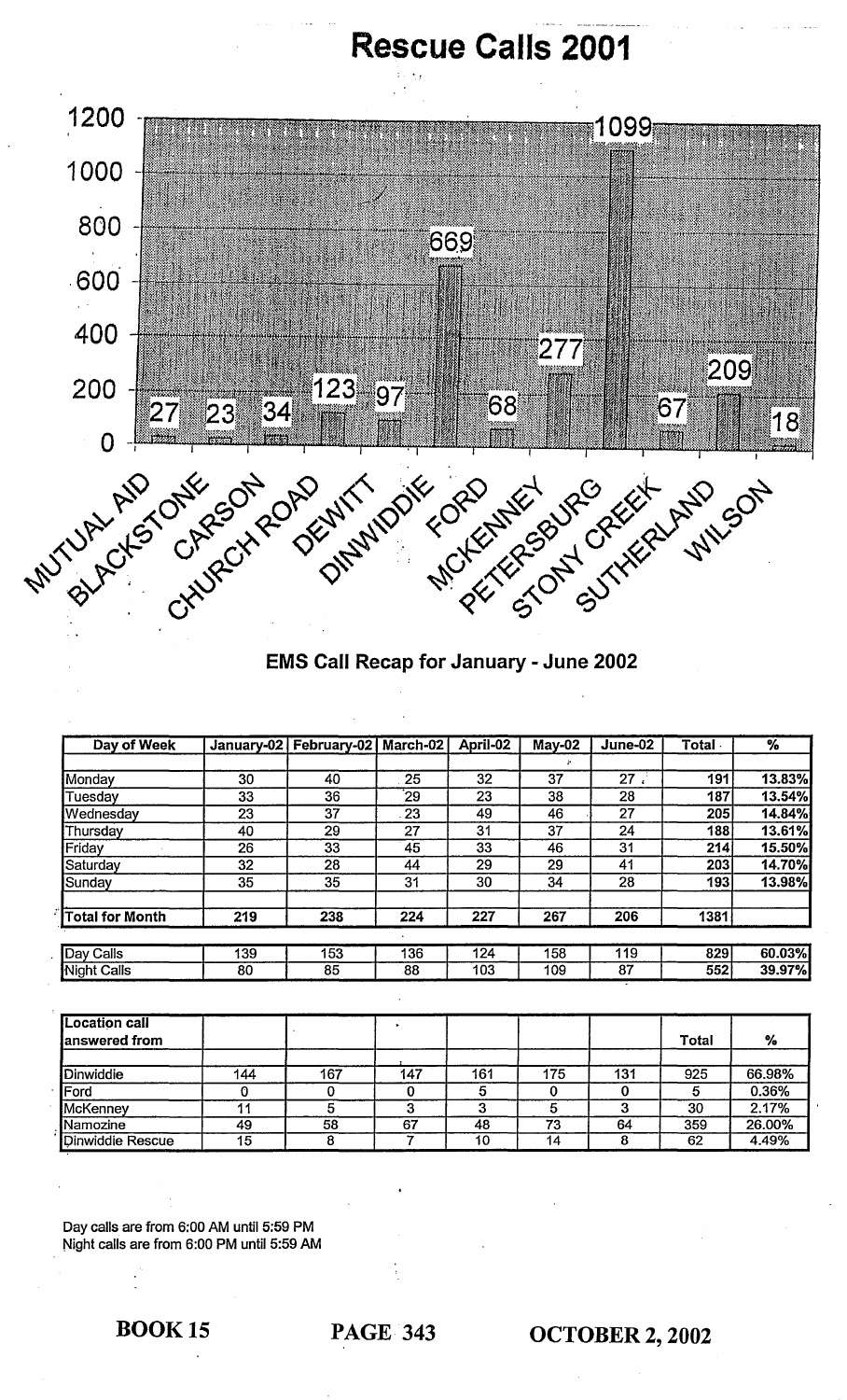#### , , , EMS Call Recap for January - June 2002

III

 $\lfloor$ 

j: 11

过

 $\frac{1}{2}$  ,  $\frac{1}{2}$  ,  $\frac{1}{2}$ Blackstone 7<br>Carson 6 1 21 ,4 2 5 2 Carson<br>Church Road 9 5  $\overline{3}$ 24 3 6 1 14 49 Church Road 9<br>Dewitt 8  $\overline{5}$ 10 8 3 Dewitt 8<br>Dinwiddie 32 5  $\overline{5}$ 53 12 11 12 **Dinwiddie** 48 25 35 46 33 '219 Ford 7<br>McKenney 24 4 2 33 6 7 7  $\overline{15}$ 25 35 15<br>109 118 105 10 124 McKenney 24<br>Petersburg 102 Petersburg 102<br>Prince George 0 88 73 09 118 105 595 Prince George 0<br>
Rawlings 0  $\overline{1}$ ; 1 4 1 0 1 Rawlings 0<br>Stony Creek 0 0  $\cdot$  1. 0 0 0 27 Stony Creek 0<br>Sutherland 15 4  $\overline{2}$  $\begin{array}{c|c|c|c|c|c} \hline 11 & 5 & 5 \ \hline \end{array}$ Sutherland 15<br>Wilsons 1 13 14 84 <u>9 17 16</u> Wilsons 1 4 1 16  $\begin{array}{|c|c|c|c|c|}\n \hline\n 3 & 3 & 4 \\
 \hline\n \end{array}$ .' "  $\ddot{\phantom{1}}$ 

I '  $; |$ '.~ :: .~ '. '. *t* f j  $\frac{1}{2}$  $\prod_{i=1}^n$ 组成于  $\cdot$  :  $\cdot$  $\mathbb{R}^{N+1}$ ; i."  $\prod_{i=1}^{n}$ 

~. '"

,--------J

.H., Breakdown of Calls by Areas of the County  $\mathbf{r}$ 

 $\prod_{i=1}^n$ 

 $\prod_{i=1}^{n}$ 

January - June 2002<br>|

| 4ì                    |     |     |        |
|-----------------------|-----|-----|--------|
| <b>Dinwiddie Area</b> |     | 296 | 23.68% |
| Dinwiddie             | 219 |     |        |
| <b>Dewitt</b>         | 53  |     |        |
| Carson                | 24  |     |        |
|                       |     |     |        |
| Namozine Area         |     | 641 | 51.28% |
| Petersburg            | 595 |     |        |
| Prince George         | 4   |     |        |
| 1/2 of Sutherland     | 42  |     |        |
|                       |     |     |        |
| <b>Ford Area</b>      |     | 161 | 12.88% |
| 1/2 Sutherland        | 42  |     |        |
| <b>Church Road</b>    | 49  |     |        |
| <b>Ford</b>           | 33  |     |        |
| Wilson                | 16  |     |        |
| <b>Blackstone</b>     | 21  |     |        |
|                       |     |     |        |
| <b>McKenney Area</b>  |     | 151 | 12.08% |
| <b>McKenney</b>       | 124 |     |        |
| <b>Stony Creek</b>    | 27  |     |        |

**BOOK15** 

, ,

:'

PAGE 343 OCTOBER 2, 2002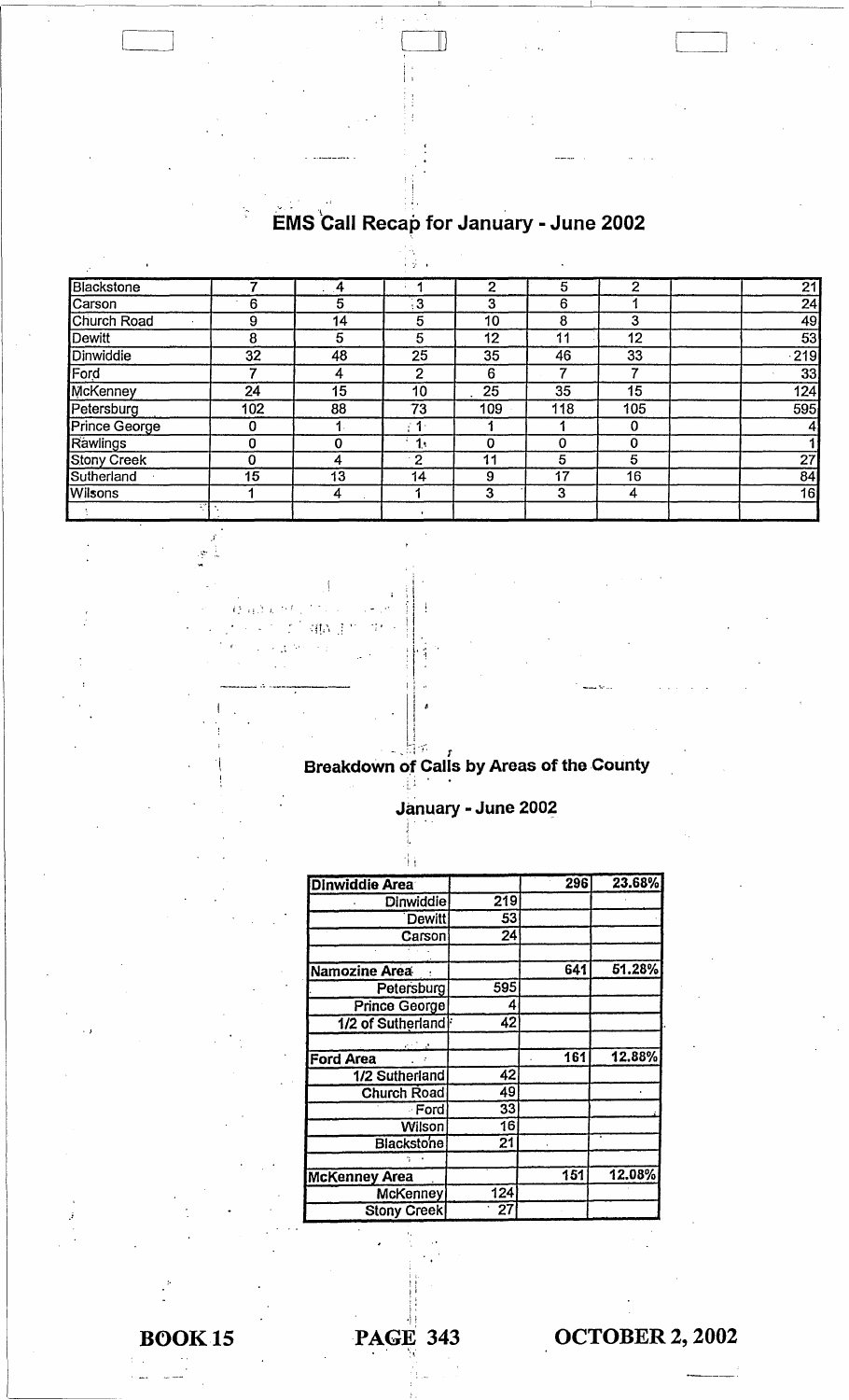

2002

**OCTOBER 2** 

344

**GE** 

**BOOK15** 

| <b>■Blackstone</b> | <b>■ Carson</b><br>∴ □ Church Rd    | $\square$ Dewitt | ■Dinwiddie  | <b>ME</b> Ford | <b>■ McKenney</b> |
|--------------------|-------------------------------------|------------------|-------------|----------------|-------------------|
| <b>国Petersburg</b> | <b>IF Prince George IF Rawlings</b> | □ Stony Creek    | 図Sutherland | ■Wilsons       |                   |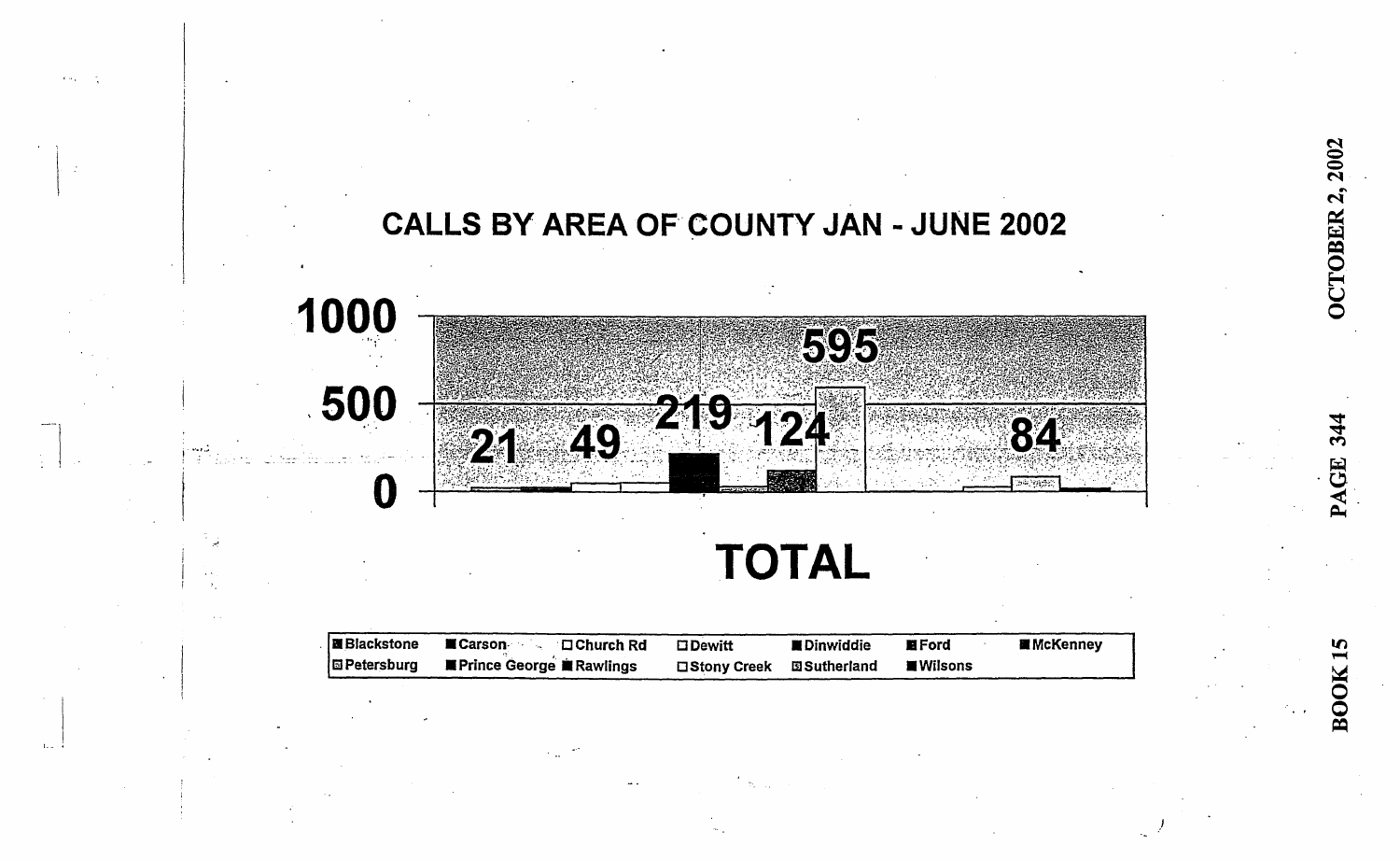At the conclusion, the Board asked for additional information to include statistics on the time of day the call was received, and define what hours are included in day and night. Mr. Bowman asked if we could contract with an outside vendor.

• The next section provides information on the ability to pay scale that has been developed. We have spoken to both Chesterfield and Colonial Heights. We have included a proposed chart and samples of several forms that we could use to develop the final format for an applicant to apply for hardship status.

### **CHESTERFIELD FIRE & EMS REVENUE RECOVERY ABILITY TO PAY SCALE**

### **ANNUAL HOUSEHOLD GROSS INCOME I FAMILY SIZE**

| <b>DISC</b> | <b>Consumer</b><br><b>Amount</b> | <b>Consumer</b><br>Pymt. % | 1      | $\mathbf{2}$ | 3      | 4      | 5      | 6 (Over) |
|-------------|----------------------------------|----------------------------|--------|--------------|--------|--------|--------|----------|
|             | Enter Amount Owed                |                            |        |              |        |        |        |          |
| $-0\%$      | \$0.00                           | 100%                       | 25,500 | 34,200       | 42,900 | 51,600 | 60,300 | 69,000   |
| 5%          | \$0.00                           | 95%                        | 24,500 | 32,900       | 41,300 | 49,700 | 58,000 | 66,400   |
| 10%         | \$0.00                           | 90%                        | 23,600 | 31,600       | 39,700 | 47,700 | 55,800 | 63,800   |
| 15%         | \$0.00                           | 85%                        | 22,600 | 30,300       | 38,000 | 45,800 | 53,500 | 61,200   |
| 20%         | \$0.00                           | $80\%$                     | 21,700 | 29,000       | 36,400 | 43,800 | 51,200 | 58,600   |
| 25%         | \$0.00                           | 75%                        | 20,700 | 27,800       | 34,800 | 41,900 | 48,900 | 56,000   |
| $-30\%$     | \$0.00                           | 70%                        | 19,700 | 26,500       | 33,200 | 39,900 | 46,700 | 53,400*  |
| 35%         | \$0.00                           | 65%                        | 18,800 | 25,200       | 31,600 | 38,000 | 44,400 | 50,800   |
| "40%"       | \$0.00                           | 60%                        | 17,800 | 23,900       | 30,000 | 36,000 | 42,100 | 48,200   |
| 45%         | \$0.00                           | 55%                        | 16,900 | 22,600       | 28,300 | 34,100 | 39,800 | 45,600   |
| 50%         | \$0.00                           | 50%                        | 15,900 | 21,300       | 26,700 | 32,200 | 37,600 | 43,000   |
| 55%         | \$0.00                           | 45%                        | 14,900 | 20,000       | 25,100 | 30,200 | 35,300 | 40,400   |
| 60%         | \$0.00                           | 40%                        | 14,000 | 18,700       | 23,500 | 28,300 | 33,000 | 37,800   |
| 65%         | \$0.00                           | 35%                        | 13,000 | 17,400       | 21,900 | 26,300 | 30,800 | 35,200   |
| $70\%$      | \$0.00                           | 30%                        | 12,000 | 16,200       | 20,300 | 24,400 | 28,500 | 32,600   |
| 75%         | \$0.00                           | 25%                        | 11,100 | 14,900       | 18,600 | 22,400 | 26,200 | 30,000   |
| 80%         | \$0.00                           | 20%                        | 10,100 | 13,600       | 17,000 | 20,500 | 23,900 | 27,400   |
| 85%         | \$0.00                           | 15%                        | 9,200  | 12,300       | 15,400 | 18,500 | 21,700 | 24,800   |
| 90%*        | \$0.00                           | $10\%$                     | 8,200  | 11,000       | 13,800 | 16,600 | 19,400 | 22,200   |
| 95%         | \$0.00                           | 5%                         | 7,200  | 9,700        | 12,200 | 14,600 | 17,100 | 19,600   |
| $99\%$      | \$0.00                           | $1\%$                      | 6,280  | 8,420        | 10,560 | 12,700 | 14,840 | 16,980   |

 $\vert \cdot \vert$ 

BOOK 15 PAGE 344 **OCTOBER 2, 2002**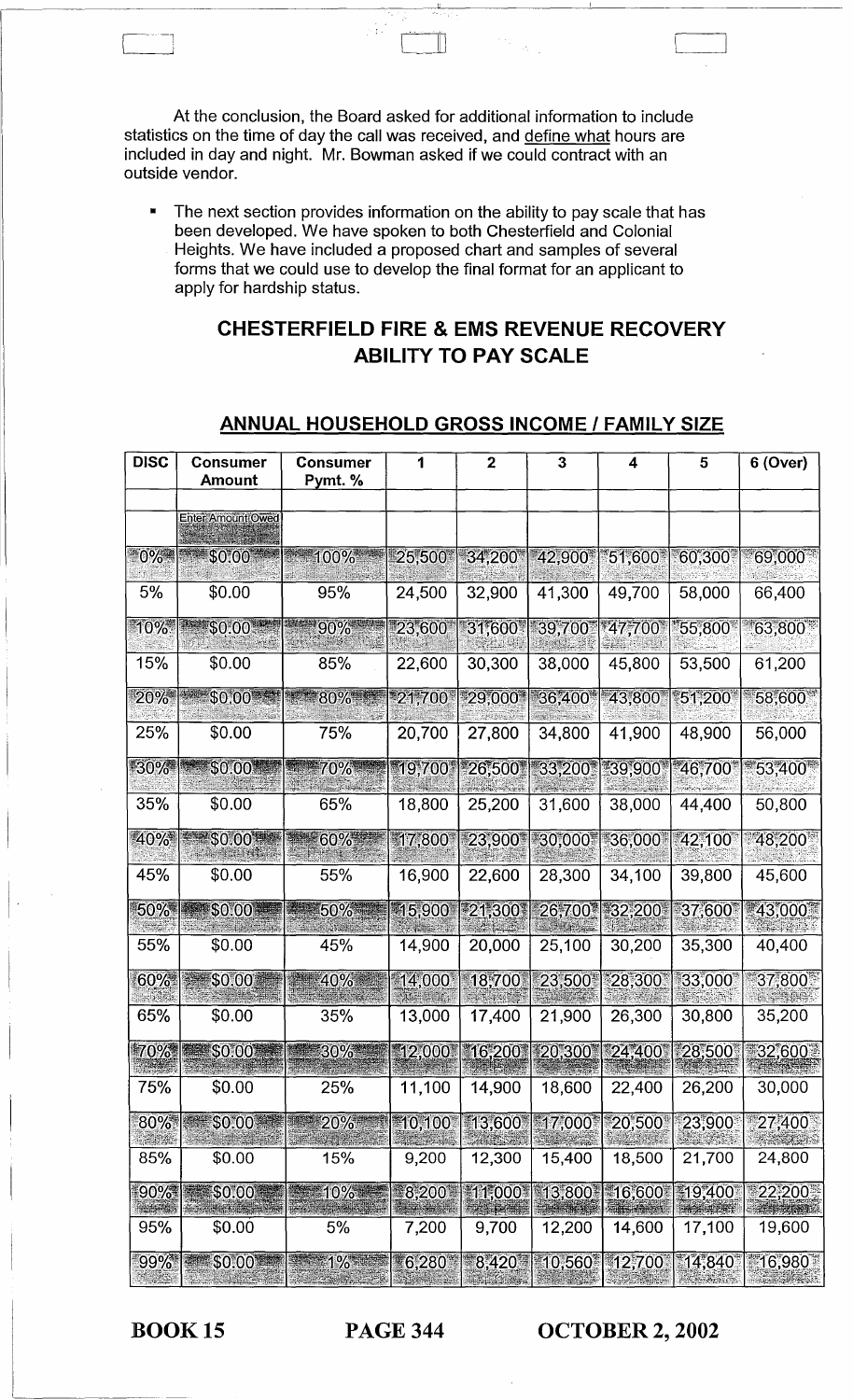It was pointed out that the questionnaire used by Chesterfield appears to be the simplest form to obtain the necessary income information. There was discussion about whether or not there would be any action pursued beyond the 3 invoices an individual would receive for services not covered by insurance. Up to this point, the position of the Board would be not to pursue collection of unpaid fees through a collection agency. It was decided that during the first year the issue would be evaluated and a decision on any further collection would be postponed until a later date.

Mr. Bracey stated since a person will now be paying for the service, will they be able to request the specific hospital or doctor to be transported to? Mr. Jolly stated the policy in effect now is to take the patient to the nearest medical facility. The purpose is to keep the ambulances in service in Dinwiddie County. If we have more than one ambulance in service and the provider feels like they can manage transporting the patient to the patient's requested hospital, then we will transport them to that facility. However, the insurance company is going to evaluate if that transport was medically necessary to a hospital other than the closest hospital.

- We have done the research on the subscription program and have included in the ordinance a proposed fee of \$59.00. Included in this section are the letter, brochure and sign-up forms from both Chesterfield and Colonial Heights. It is our recommendation to implement a subscription program that would be on an annual year, beginning January 1,2003.
- Lastly, is the proposed ordinance for your consideration. After speaking with several different groups and jurisdictions we are proposing one fee for transport, \$385.00, instead of the original submittal of two fees. We believe this will simplify the process and make it better understood by both the citizens as well as providers.

#### AN ORDINANCE AMENDING THE CODE OF DINWIDDIE COUNTY TO IMPOSE A FEE FOR EMERGENCY MEDICAL SERVICES AND TO AUTHORIZE FOR THE COLLECTION OF SUCH FEES

WHEREAS, the Board of Supervisors has appropriated tax revenues for the provision of Emergency Medical Services to the residents of Dinwiddie County;

AND WHEREAS, many of such residents have health plans or insurance that covers the cost of such services;

AND WHEREAS, the Board of Supervisors believes that the revenue recovery of the cost of such emergency medical services is in the best interests of all taxpayers of the County.

BE IT ORDAINED, by the Board of Supervisors under the authority granted to it under §32.1-111.14 of the Code of Virginia that as of \_\_\_\_ \_ 2003, the following fees will be imposed for emergency medical services:

| <b>Basic and Advanced Life Support</b> | \$385.00              |
|----------------------------------------|-----------------------|
| <b>EMS Transport</b>                   | \$ 7.50 per mile from |
| patient pick-up to hospital            |                       |
| <b>Annual Subscription Fee</b>         | \$59.00               |

AND BE IT FURTHER ORDAINED, that the County Administrator is authorized to enter into a contract with Diversified Ambulance Billing, Inc. for the billing of such fees on behalf of the County.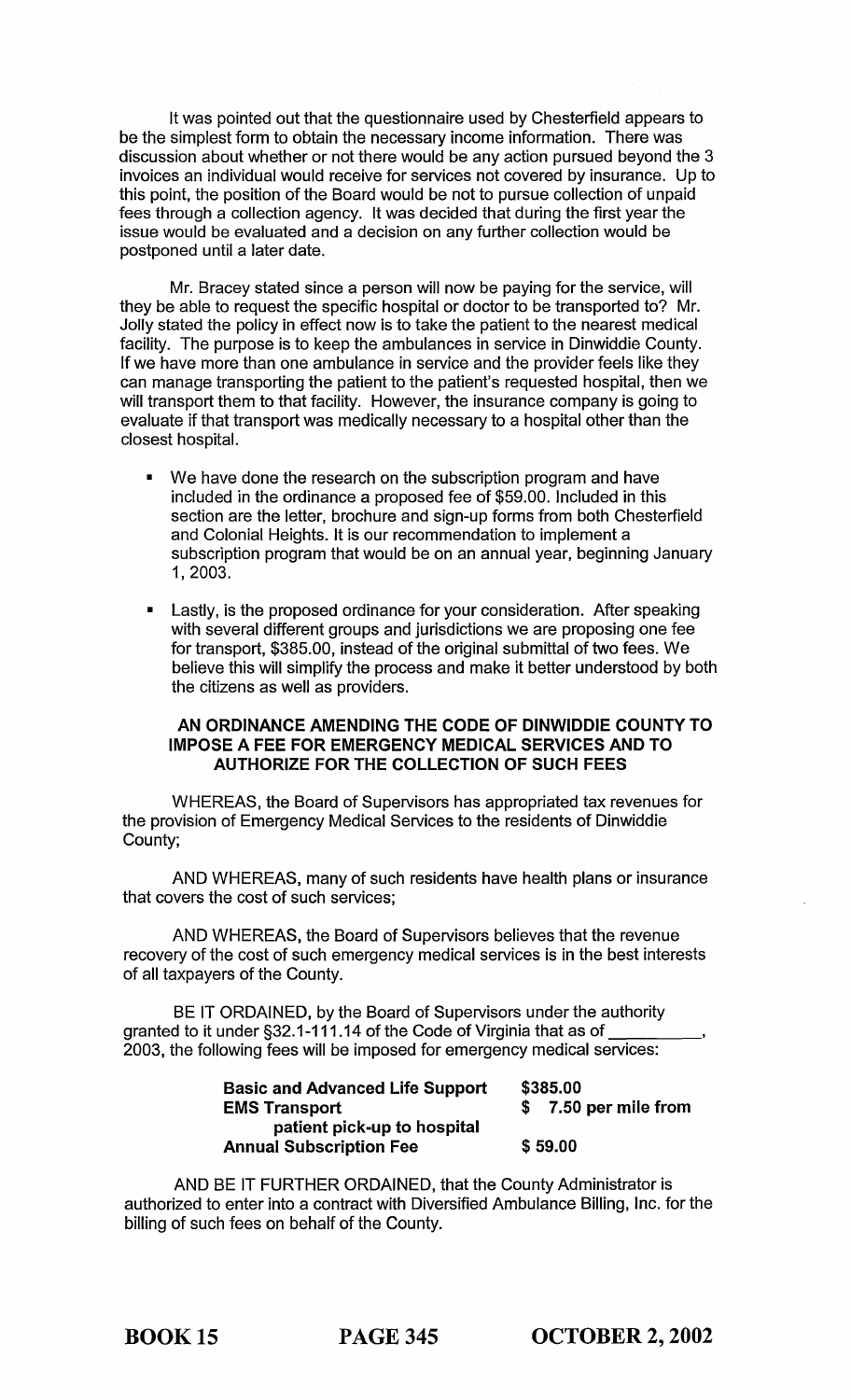It was the consensus of the Board members to go ahead with the Revenue Recovery public hearing on October 30,2002 at 7:30 P.M. However, they requested that the Public Safety Director narrow down the peak periods of the evening in which EMS calls are made so a determination could be made whether or not to add another full time EMS crew.

#### IN RE: AGREEMENT WITH CENTRAL STATE - REVENUE **RECOVERY**

The County Administrator stated a draft copy of the agreement with Central State for Revenue Recovery was enclosed in your packets. The purpose of the agreement is to provide emergency medical services to the Facilities' employees, patients, clients/residents, contractors, and visitors. The County will bill the third party payers of employees and patients who have coverage for the emergency transport services under rates established by the County. In return Central State agrees to pay a subscription fee based on an estimated number of patients who are not covered by Medicaid, Medicare, Private Insurance or other third party coverage (non-covered patients). The subscription fee per patient will be \$59 per person. This will be based on an estimated average annual campus census. The census will not include short-term jail transfers who normally stay less than one week. The current estimated number of long-term non-covered patients is 267. The County will bill the employees and visitors who are transported for emergency services and who have health care coverage the costs of the emergency transport not paid for by a third party payer. In addition, to the annual capitation rate, every six months beginning on January 1, 2003, the number of patient transports during the preceding six months or any portion thereof for which the costs of the transport were not reimbursed by a health care plan will be multiplied by the-subscription fee of \$59 per patient. The amount of this calculation will be remitted to the County no later than forty-five days after the Facilities and the County agrees that calculation is correct. The County Administrator stated at this time we are asking for authorization to execute this agreement.

Upon Motion of Mr. Bowman, Seconded by Mr. Clay, Mr. Moody, Mr. Clay, Mr. Haraway, Mr. Bowman, Mr. Bracey voting "Aye", the County Administrator was authorized to execute the agreement between the County and the Commonwealth of Virginia Department of Mental Health, Mental Retardation, and Substance Abuse Services for Emergency Medical Services.

#### IN RE: RECESS FOR DINNER

The Board took a recess for dinner from 6:00 P.M. - 6:30 P.M.

#### IN RE: CLOSED SESSION

Mr. Clay stated I move to close this meeting in order to discuss matters exempt under section:

Privacy of Individuals - §2.2-3711 A. 4 of the Code of Virginia -**County Citizen** 

Mr. Haraway seconded the motion. Mr. Moody, Mr. Clay, Mr. Haraway, Mr. Bowman, Mr. Bracey, voting "Aye", the Board moved into the Closed Meeting at 6:35 P.M.

A vote having been made and approved the meeting reconvened into Open Session at 6:46 P.M.

-----------~--------

BOOK 15 PAGE 345 OCTOBER 2, 2002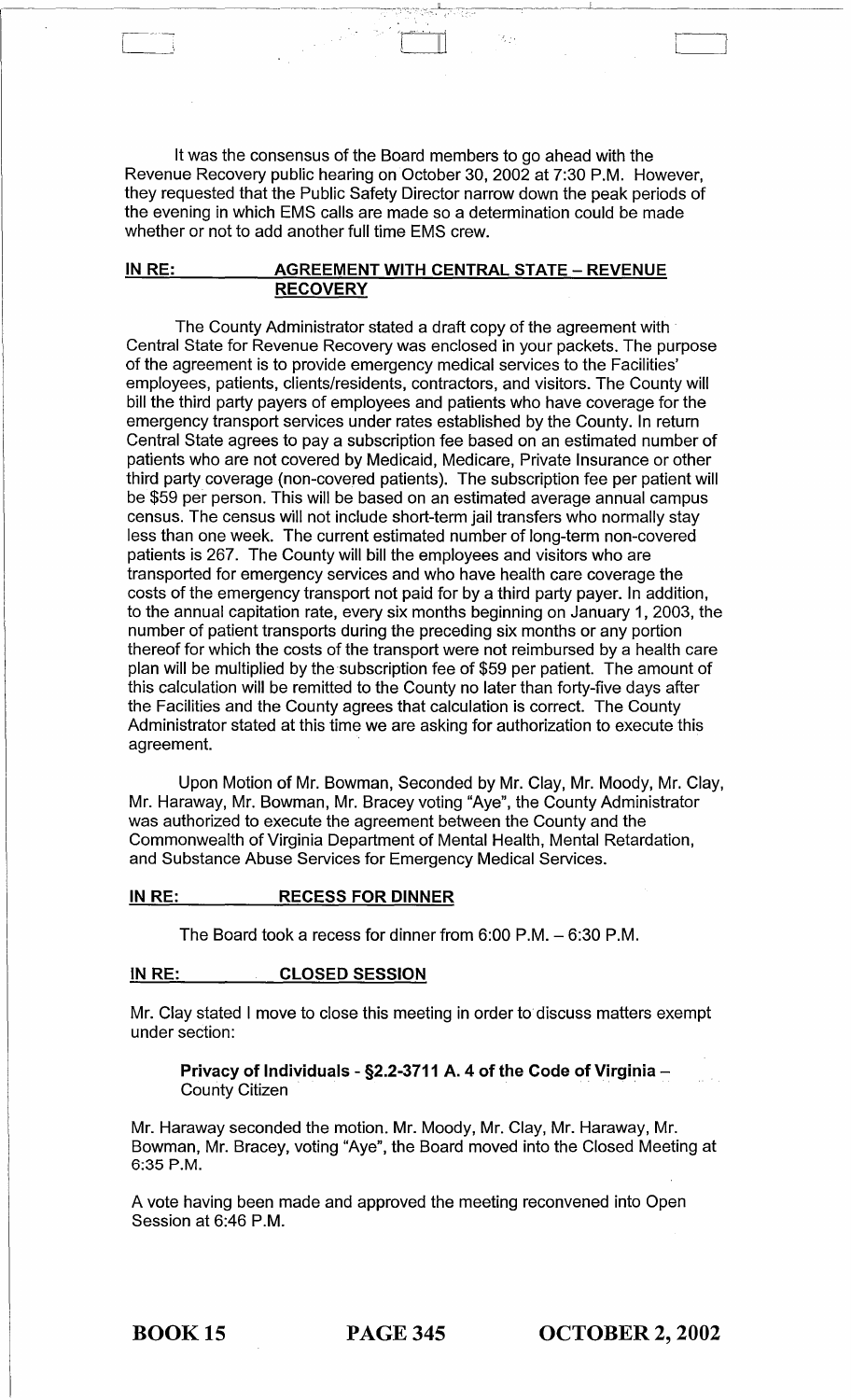#### IN RE: CERTIFICATION

Whereas, this Board convened in a closed meeting under § 2.2-3711 A.4 - Privacy of Individuals - County Citizen

And whereas, no member has made a statement that there was a departure from the lawful purpose of such closed meeting or the matters identified in the motion were discussed.

Now be it certified, that only those matters as were identified in the motion were heard, discussed or considered in the meeting.

Upon Motion of Mr. Clay, Seconded by Mr. Moody, Mr. Moody, Mr. Clay, Mr. Haraway, Mr. Bowman, Mr. Bracey, voting "Aye", this Certification Resolution was adopted.

#### IN RE: DINWIDDIE VOLUNTEER RESCUE SQUAD - BUDGET

The Public Safety Director included a copy of the FY 2003 budget submitted by Dinwiddie Volunteer Rescue Squad in the Board packet. In keeping with the current policy, quarterly contributions would be re-instated for DVRS. After a brief discussion, the Board instructed staff to investigate the fuel usage compared to the number of calls being answered. The Board was also advised that DVRS was receiving a new ambulance.

#### IN RE: CLOSED SESSION

Mr. Clay stated I move to close this meeting in order to discuss matters exempt under section:

Personnel - §2.2-3711 A. 1 of the Code of Virginia - Candidates for Assistant County Administrator Legal - §2.2-3711 A. 7 of the Code of Virginia - Litigation

Mr. Haraway seconded the motion. Mr. Moody, Mr. Clay, Mr. Haraway, Mr. Bowman, Mr. Bracey, voting "Aye", the Board moved into the Closed Meeting at 6:50 P.M.

A vote having been made and approved the meeting reconvened into Open Session at 7:12 P.M.

#### IN RE: CERTIFICATION

Whereas, this Board convened in a closed meeting under § 2.2-3711 A.1 Personnel - Candidates for Assistant County Administrator; § 2.2-3711 A.7 -Legal - Litigation.

And whereas, no member has made a statement that there was a departure from the lawful purpose of such closed meeting or the matters identified in the motion were discussed.

Now be it certified, that only those matters as were identified in the motion were heard, discussed or considered in the meeting.

Upon Motion of Mr. Clay, Seconded by Mr. Moody, Mr. Moody, Mr. Clay, Mr. Haraway, Mr. Bowman, Mr. Bracey, voting "Aye", this Certification Resolution was adopted.